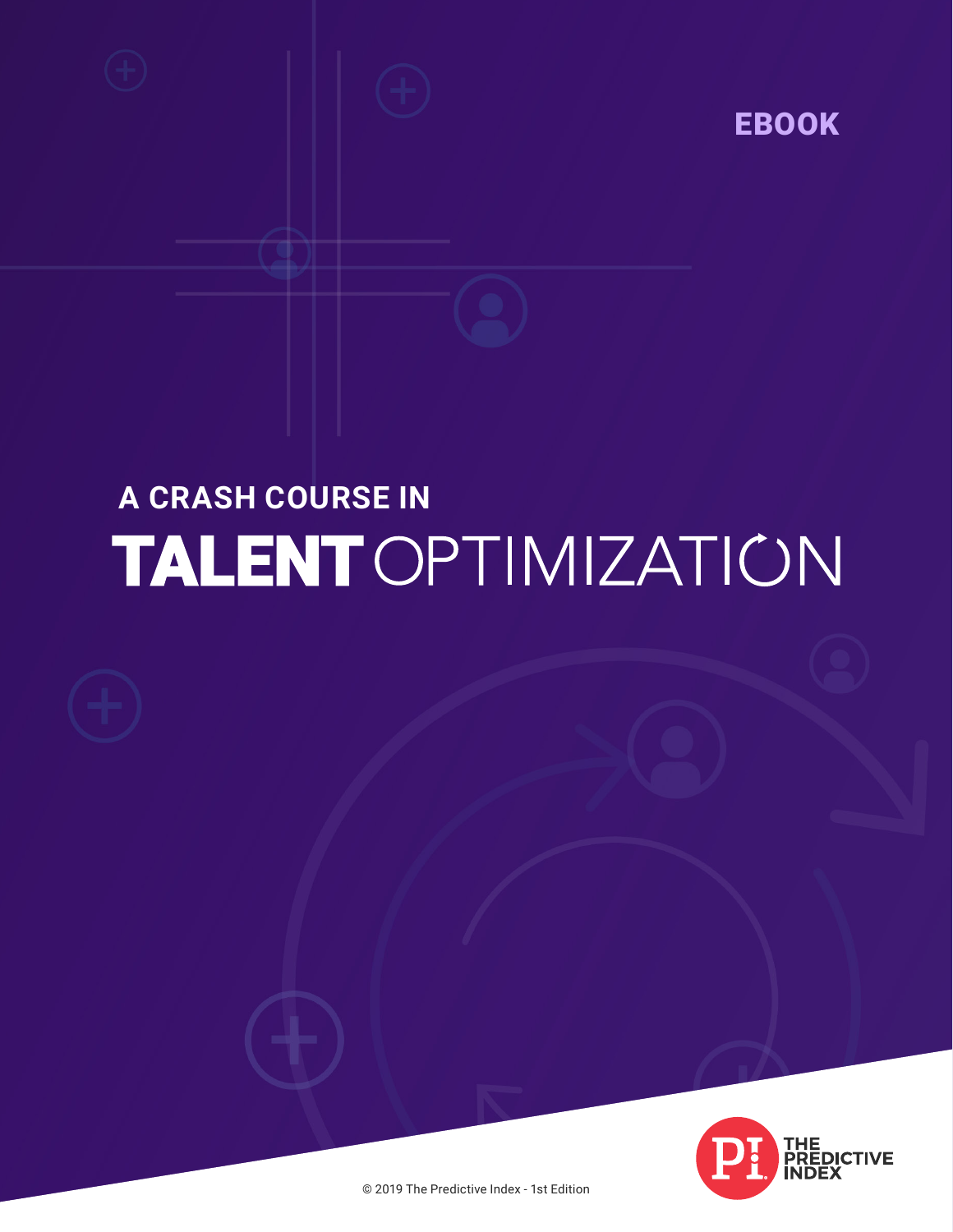### **What is talent optimization?**

As a business leader, you're looking to drive results. You start each year with a strategy—what you're going to accomplish and how you're going to accomplish it. Yet 52 percent of the CEOs we surveyed for our annual benchmarking report said they didn't achieve their business results last year. Why is that? Regardless of what kind of organization you're in, your results are driven by people. And if your people aren't aligned with your strategy … well, let's just say this is where that 52 percent comes in.

**It's your job as a business leader to make sure your company optimizes its talent so you can achieve your objectives and crush the competition.** The best way to do this is talent optimization—exactly what you're about to get a crash course in.

Talent optimization uses data and analytics to help you define job requirements, identify ideal candidates for open positions, align teams to accomplish business goals, and effectively inspire employees for optimal results.

This discipline is founded on four essential truths:

- **• Talent optimization exists within business context.**
- **• Talent optimization is driven by people data.**
- **• Talent optimization must be embraced by leaders at every level.**
- **• Talent optimization protects against the four forces of disengagement.**

Let's explore each...

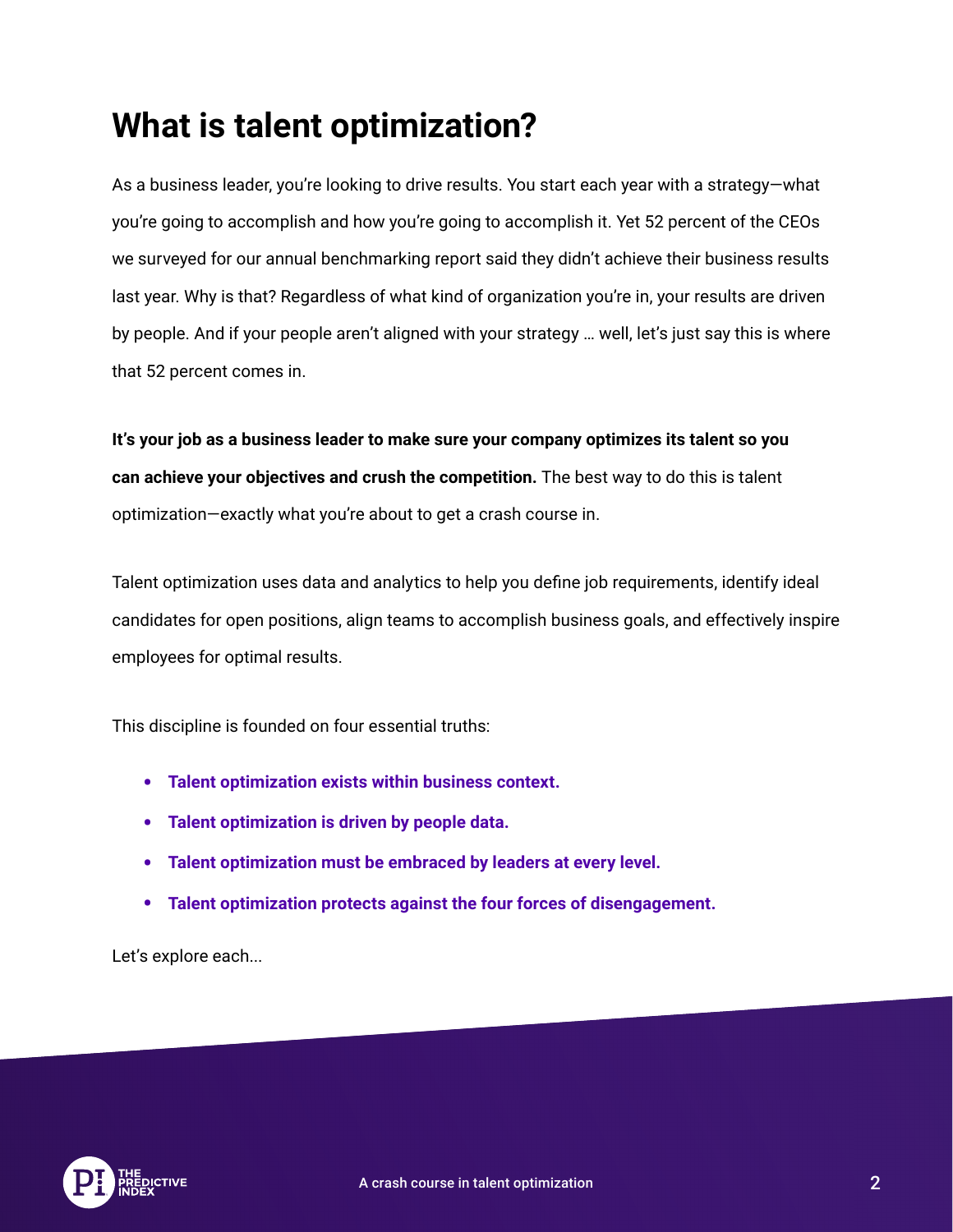### **ESSENTIAL TRUTH #1: Talent optimization exists within business context.**

Talent optimization doesn't happen in a vacuum. It's informed by business strategy and exists within a business context.

**Your business strategy is at the heart of your talent optimization efforts. It informs your people strategy and is the meter you'll measure your actions and decisions against.** 

Talent optimization isn't about changing your business strategy. It's a way of taking your organization's thoughtful, well-designed strategy and using it to guide the way you hire people, build teams, and design your culture, among other actions.



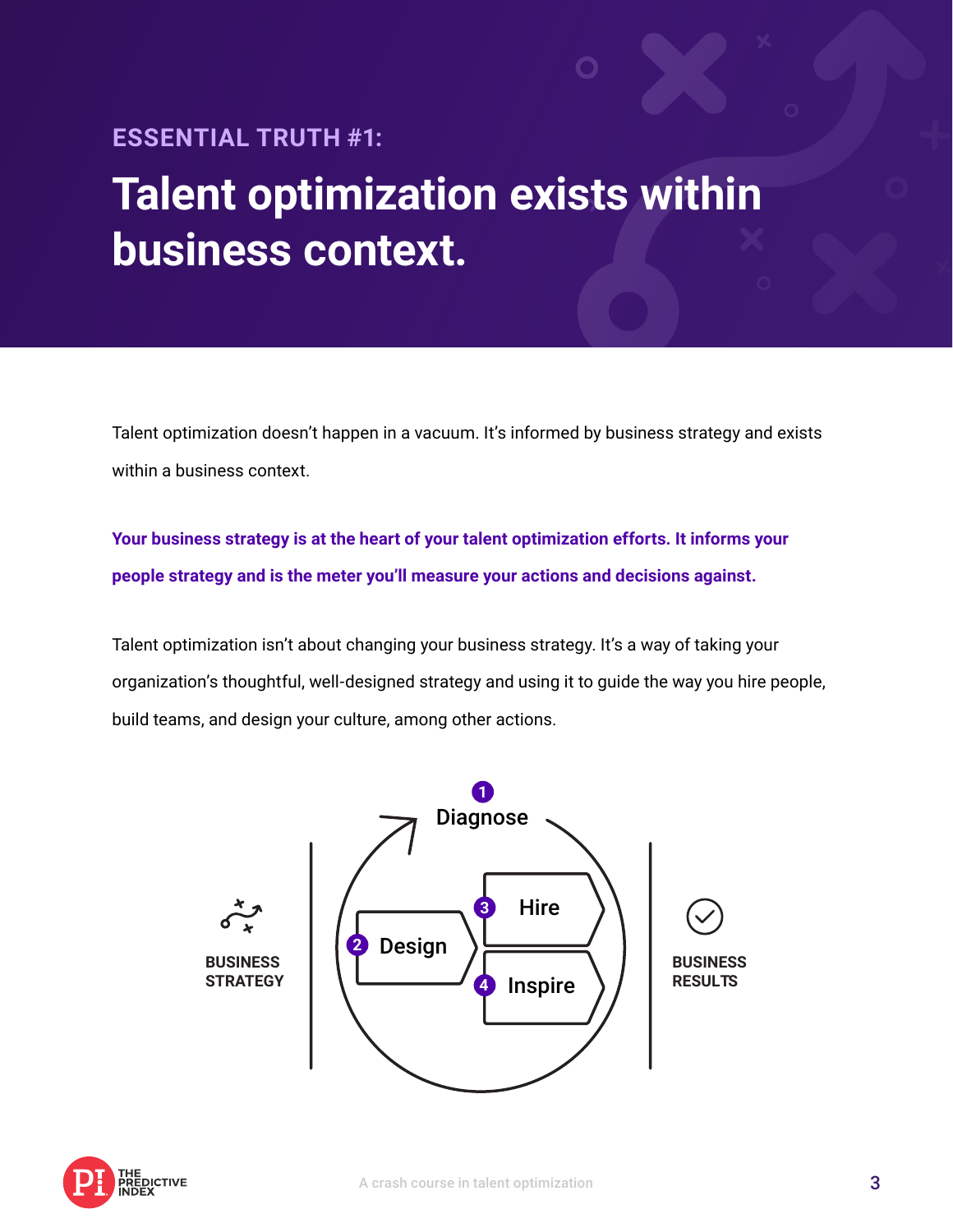#### **For talent optimization to work, the business strategy must meet the following five criteria. The strategy must be:**

**Deliberate:** It should be written following deliberate consideration of how your company competes, prospers, delivers on its mission, leverages external opportunities and internal assets, and structures its operations.

**Simple:** It should have a narrow focus. A strategy that aims to do too many things will fail.

**Actionable:** It should be worded in a way that allows the leadership team to prepare a plan for execution. Ex) "Competing on the basis of innovation"

**Agreed upon:** It should be agreed upon by all key stakeholders. Every stakeholder must be aligned on what the strategy is and how it should be executed.

**Communicated:** It should be communicated so all employees understand the goals the company is trying to achieve.

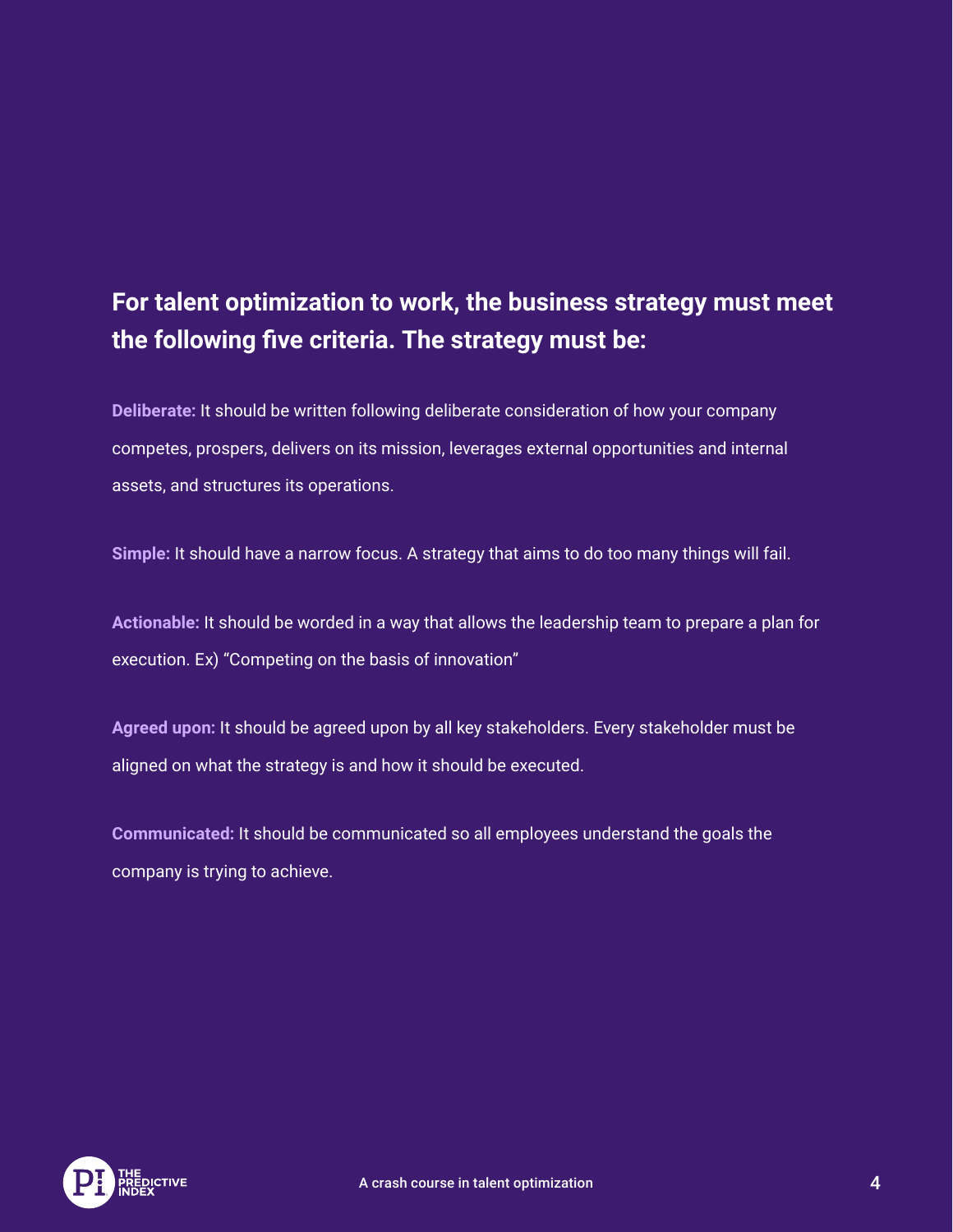### **ESSENTIAL TRUTH #2: Talent optimization is driven by people data.**

People data empowers business leaders to make objective decisions, rather than relying on gut feeling when it comes to executing a talent strategy. There are a number of tools and techniques leaders can leverage to collect and measure people data.

While no one tool can accurately tell you everything about an individual, that doesn't mean you can't leverage data to predict performance. In fact, it's possible to predict how people will behave and interact in organizations when using the right tools, like our PI Behavioral Assessment<sup>™</sup>. These insights help talent optimizers understand the people in their organization and make improvements to the way they work.

| <b>STATISTICS</b>                 | <b>Contract Contract</b>     | <b>Contract Contract</b>                                                                                       |  |
|-----------------------------------|------------------------------|----------------------------------------------------------------------------------------------------------------|--|
| <b>STATISTICS</b>                 | <b>Contract Contract</b>     | <b>STATISTICS</b>                                                                                              |  |
| <b>State State</b>                | <b>STATISTICS</b>            | <b>STATISTICS</b>                                                                                              |  |
| <b>State College</b>              | <b>State Control</b>         | <b>STATISTICS</b>                                                                                              |  |
| <b>Contract Contract</b>          | <b>State of the American</b> | <b>Contract Contract</b>                                                                                       |  |
| <b>STATISTICS</b>                 | <b>Contract Contract</b>     | <b>STATISTICS</b>                                                                                              |  |
| <b>State College</b>              | <b>STATISTICS</b>            | <b>The Company</b>                                                                                             |  |
| <b>Contract Contract</b>          | <b>STATISTICS</b>            | <b>STATISTICS</b>                                                                                              |  |
| <b>Contract Contract Contract</b> | <b>STATISTICS</b>            | <b>STATISTICS</b>                                                                                              |  |
|                                   | <b>STATISTICS</b>            | <b>The Common</b>                                                                                              |  |
|                                   |                              |                                                                                                                |  |
|                                   |                              | and the state of the state of the state of the state of the state of the state of the state of the state of th |  |

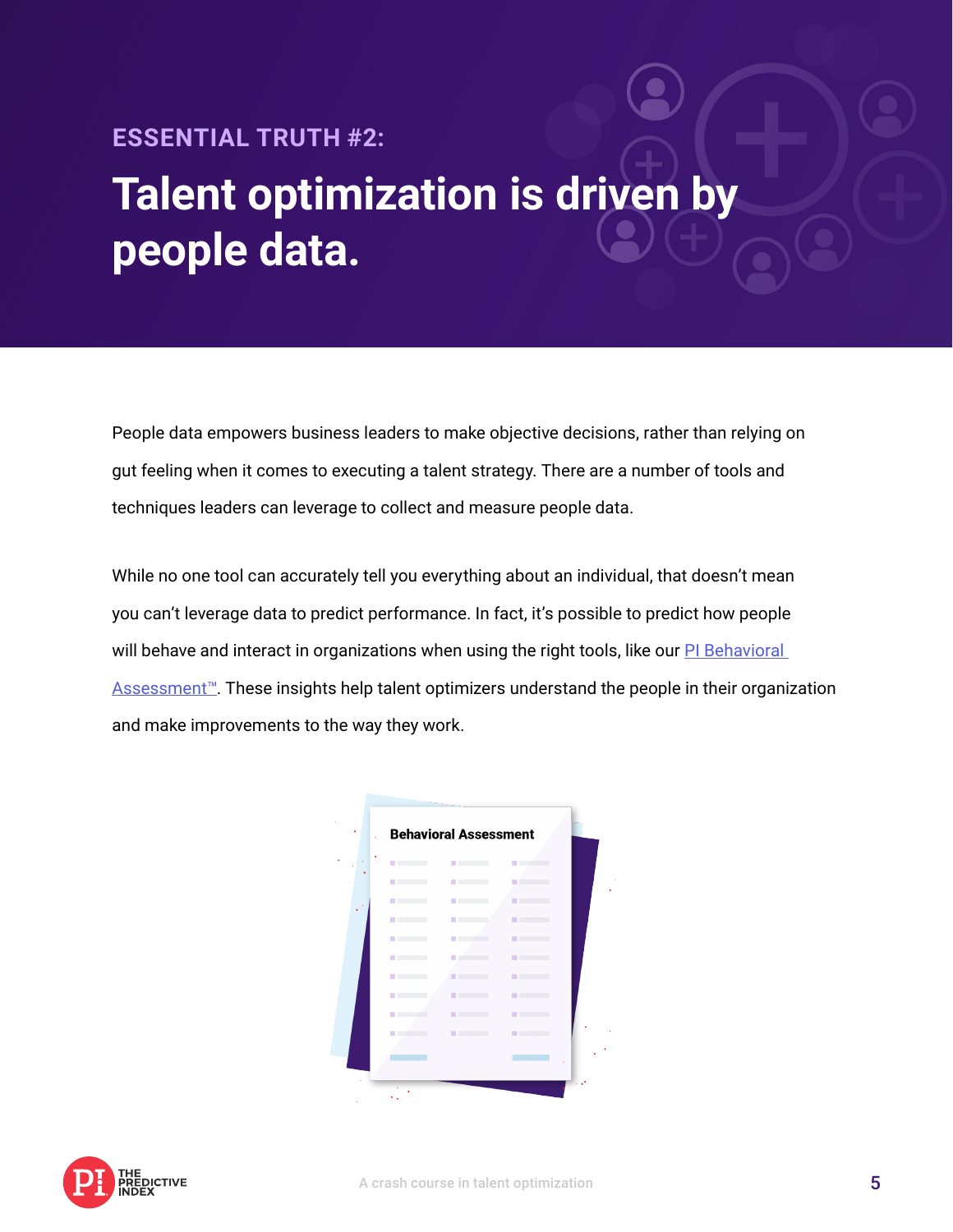### **ESSENTIAL TRUTH #3: Talent optimization must be embraced by leaders at every level.**

If talent optimization isn't adopted by leaders at every level of your organization, it won't work.

Organizations that implement talent optimization must adopt the mantra "leaders at every level." This mindset considers everyone—from senior leadership to frontline managers to individual contributors—as a leader.



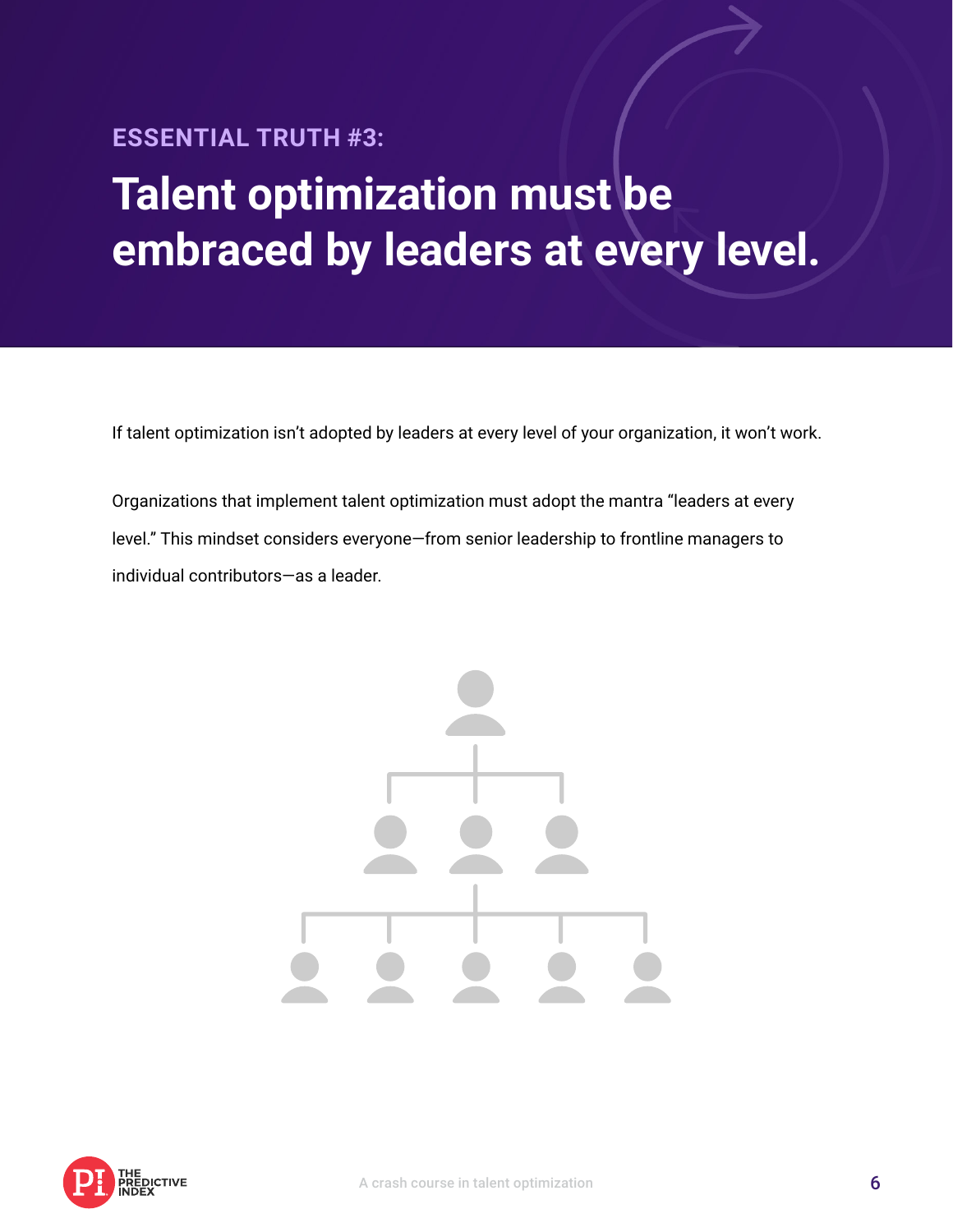#### **ESSENTIAL TRUTH #4:**

## **Talent optimization protects against the four forces of disengagement.**

Recently we surveyed 3,000 people and found that only 20 percent of employees identify as strongly engaged. This means one of every five employees would say they're proud to work for their organization, would recommend their company as a great place to work, are happy working at their organization, and it would take a lot to get them to leave. That also means that 80 percent of your workforce wouldn't strongly agree with one of those four statements.

We define engagement as putting in "discretionary effort" and going above and beyond minimum requirements to keep one's job and receive a paycheck. When this discretionary effort is missing, business results suffer—whether that's from poor productivity, absenteeism, safety issues, poor client service, or a toxic workplace culture.



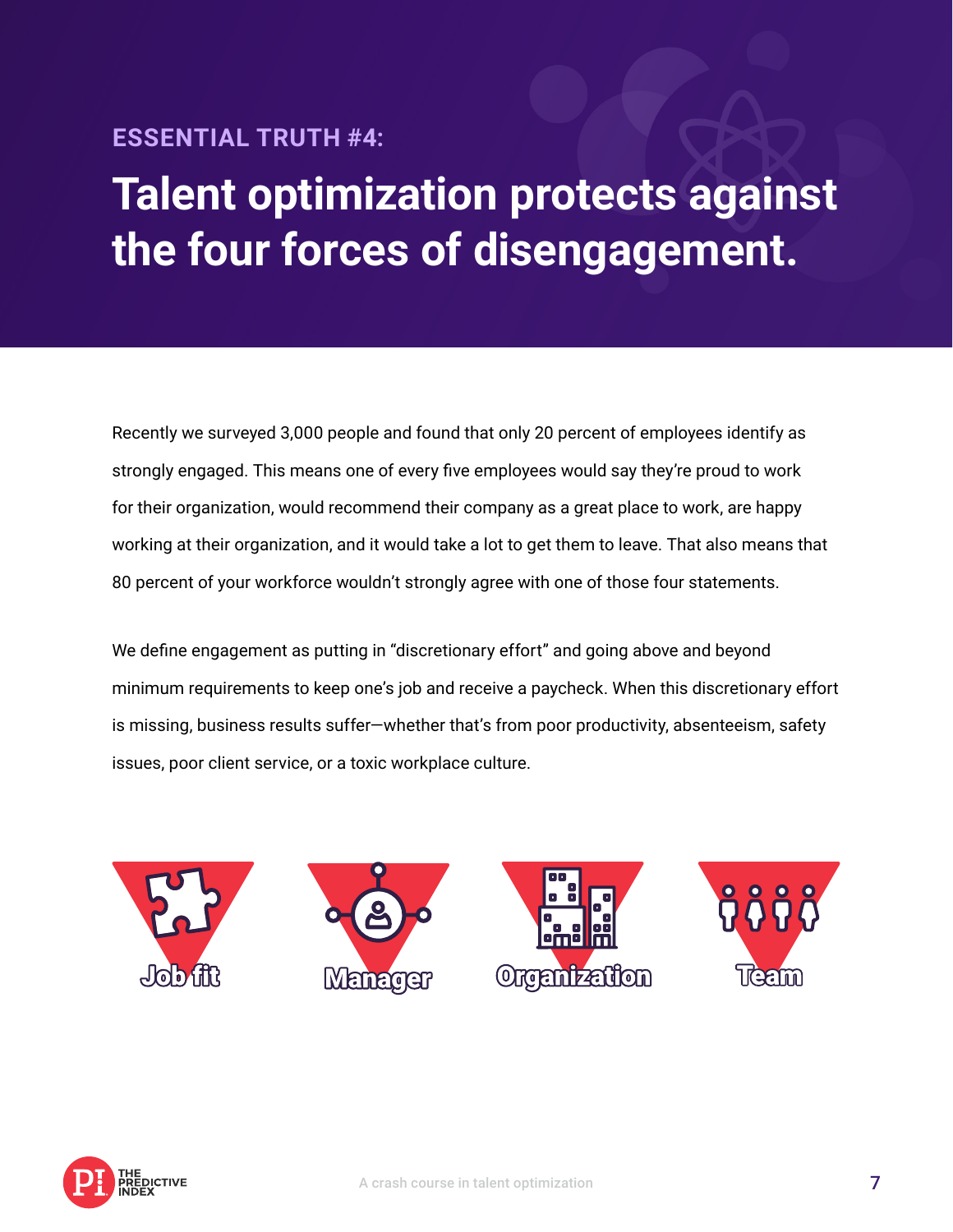#### **There are four key causes of disengagement:**

**Misalignment with the job:** When positions are poorly defined, hiring isn't thoughtful, or organizational growth changes the job description, it can create misalignment between the employee and their role.

**Misalignment with the manager:** Managers play a crucial role in employee engagement, yet many managers lack the knowledge or training to successfully motivate and manage their employees.

**Misalignment with the team:** More and more, teamwork is required to execute strategy. However, poor communication and discord between varying personalities take a toll on productivity and innovation.

**Misalignment with culture:** Employees need to feel like they belong to something bigger than themselves. When they feel misaligned with the organization's values or distrustful of its leadership, engagement takes a nosedive.

Now that we've got the four essential truths down, let's look at the four aptitudes of the talent optimization discipline.

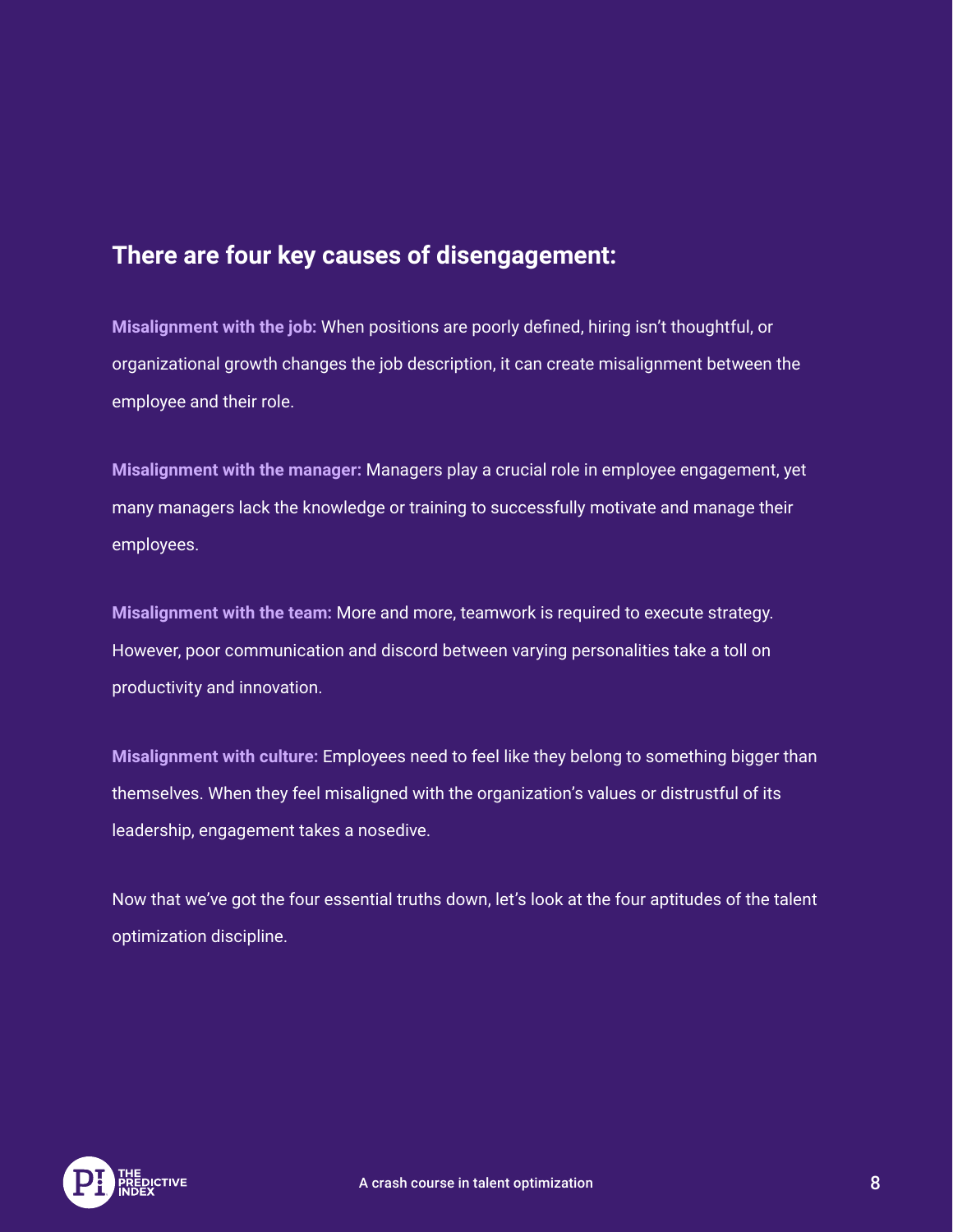

In this aptitude, you'll take the pulse of your organization. In the same way a doctor runs tests to formally diagnose a patient, you'll collect and measure critical people data, analyze that data in the context of your business, and prescribe solutions.

The Diagnose aptitude is made up of three activities:

**Measure what matters.** Most businesses track and measure key performance indicators for sales, customer satisfaction, and the like. Here you'll take a similar approach in measuring important people data such as behavioral styles, culture, employee engagement, and job performance.

**Analyze the evidence.** With your people data in hand, it's time to analyze the evidence within your business context. This will provide insights into issues that may not be obvious on the surface so you can quickly and effectively take action.

**Prescribe improvement actions.** This is where you'll create a plan of action to correct the issues you discovered when analyzing your people data. The goal is to make important changes that will help the organization achieve its desired business results.



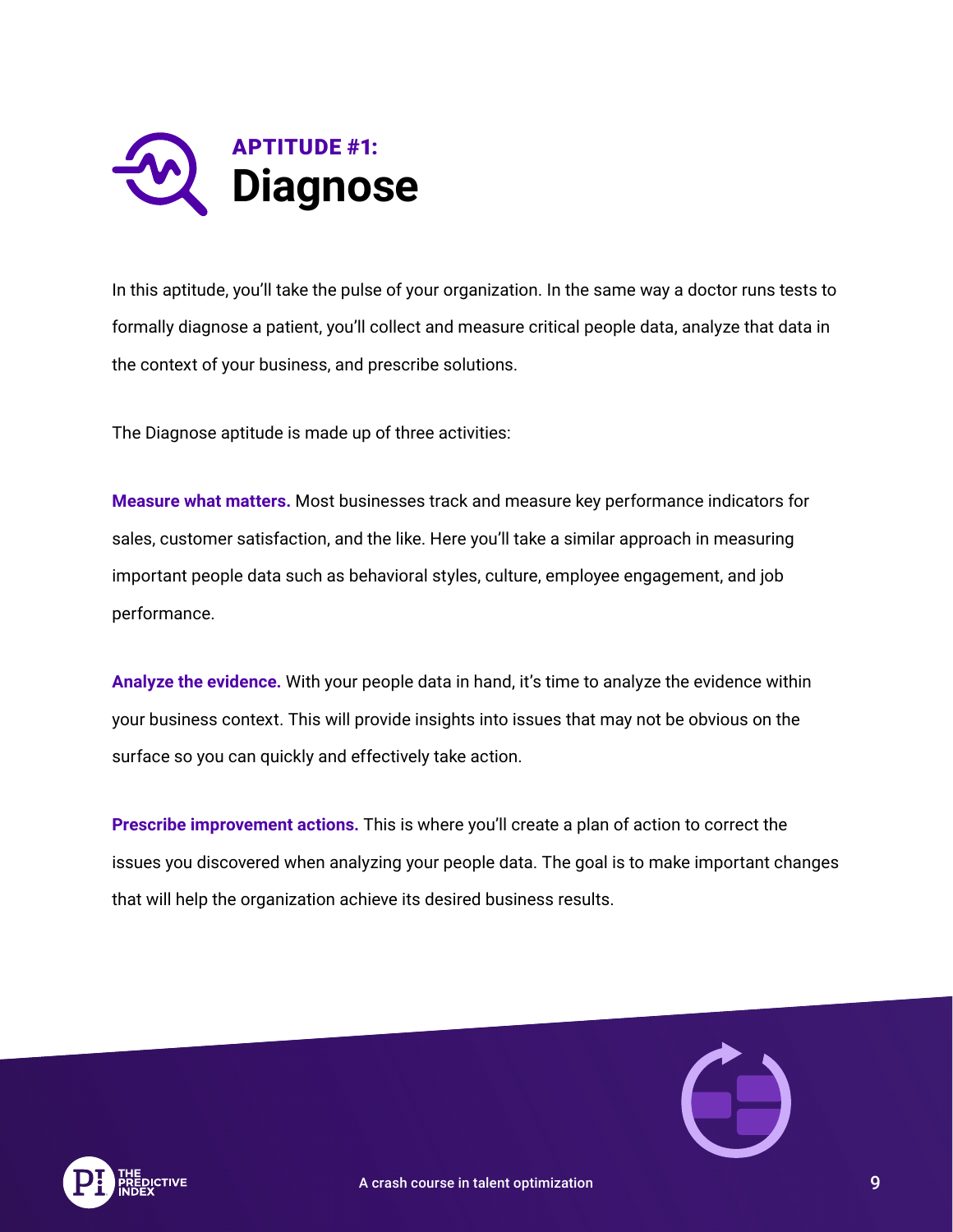

In this aptitude, you'll create a people strategy that's in alignment with your business strategy. Keep in mind that your people strategy will continually evolve as the needs of your organization change.

The Design aptitude is made up of four activities:

**Select your organization's structure.** Your organizational structure should be intentional, strategic, and aligned with the business results you're looking to achieve.

**Evaluate your leadership team fit.** Here you'll assess the leadership abilities required to execute on your business strategy and identify any gaps within your existing senior leadership team.

**Understand senior team dynamics.** A cohesive senior leadership team is a critical component of talent optimization. Developing awareness of personal and collective strengths—as well as similarities and differences—will encourage productivity.

**Establish your culture.** Culture needs to be deliberately and intentionally constructed in alignment with the business strategy. It plays a crucial role in employee engagement and performance.



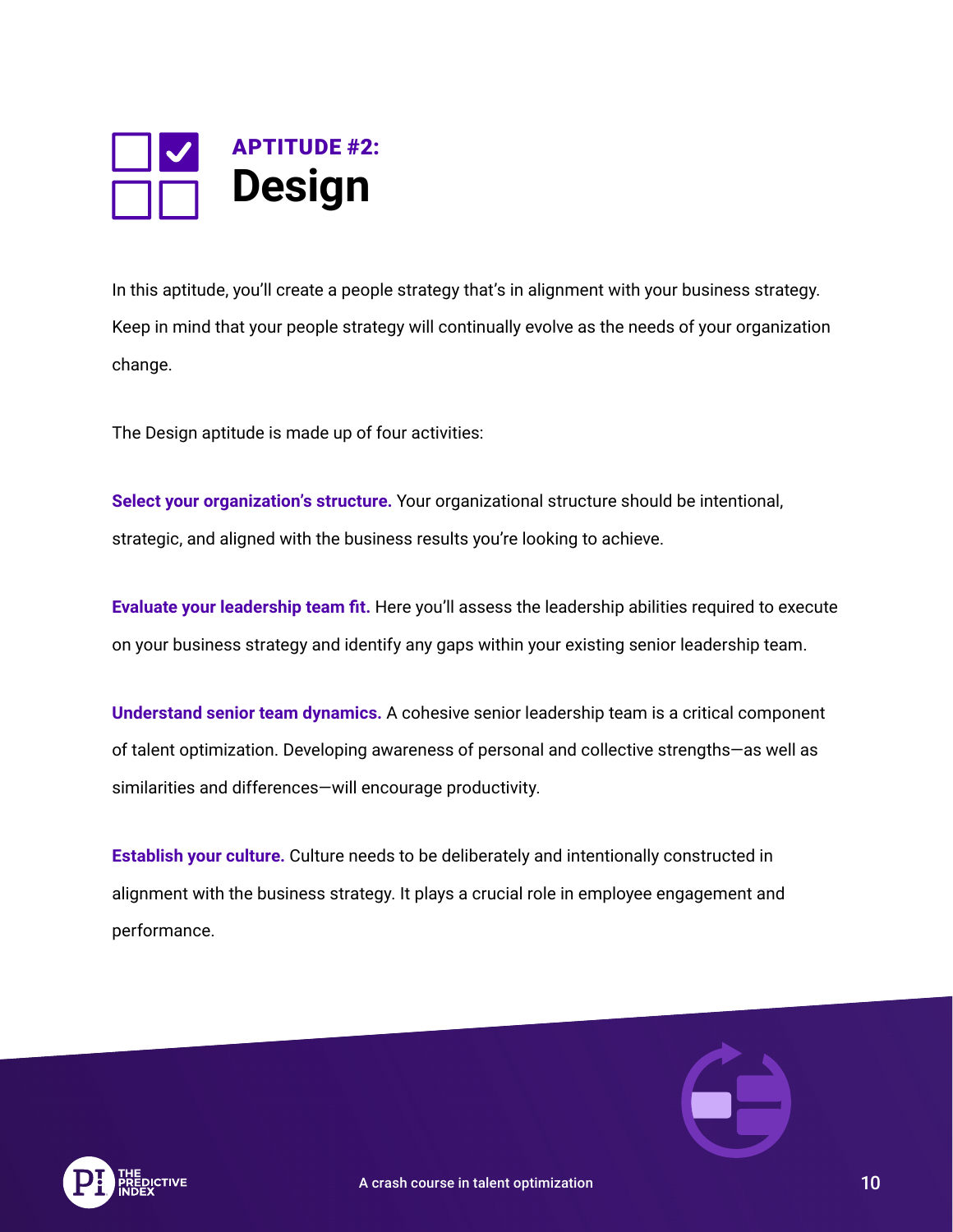

In this aptitude, you'll leverage the insights gained from collecting people data to hire top talent and build cohesive teams.

The Hire aptitude is made up of four activities:

**Define and communicate job requirements.** Job requirements go beyond the practical to include behavioral drives and cognitive ability needed to succeed in the role. Putting in the extra time and effort up front will allow you to hire candidates who are likely to be a great fit.

**Equip your leaders to land top talent.** Hiring can't be left to chance or gut feel. Training and equipping your hiring managers to use people data in the hiring process will allow them to make smart and objective hiring decisions.

**Predict new team dynamics.** Healthy team dynamics are critical to accomplishing strategic goals. Using people data to evaluate team fit prior to making the hire increases chances of success.

**Determine candidate cultural fit.** Creating and maintaining company culture is a key component of talent optimization. When evaluating job candidates, consider their impact on and alignment with your organizational culture.



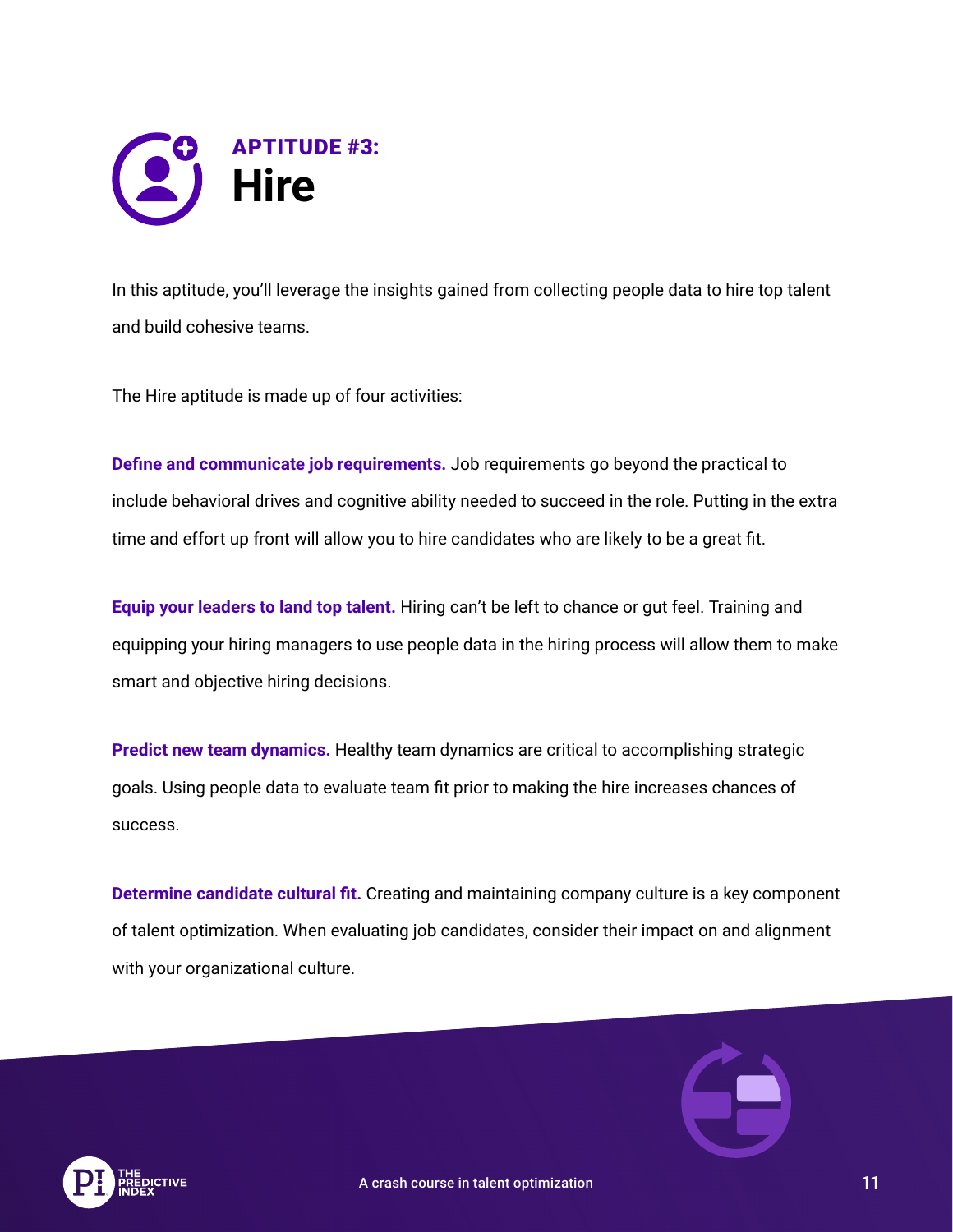

In this aptitude, you'll take the data gained from the Diagnose aptitude to drive important employee engagement initiatives. This includes career pathing, building and maintaining a healthy company culture, and managing people and teams.

The Inspire aptitude is made up of four activities:

**Create new jobs and career paths.** Over time, you'll need to create new jobs, new career paths, and modify job roles to stay aligned with your business strategy. Anticipating these needs allows you to hire the right talent and keep current talent growing and engaged.

**Develop your leaders.** Leadership competencies are one of the top drivers of employee engagement. By identifying and evaluating leadership abilities, and giving performance feedback within business context, you set the stage for engagement and performance.

**Create high-performing teams.** All teams should aim to become high-performing so the organization can achieve its goals. Senior leadership must set the tone for the rest of the organization when it comes to decision-making, collaboration, and taking action.

**Reinforce your culture.** Culture can't be left to chance. An unmonitored and unmanaged culture will quickly become toxic, zapping engagement and productivity.